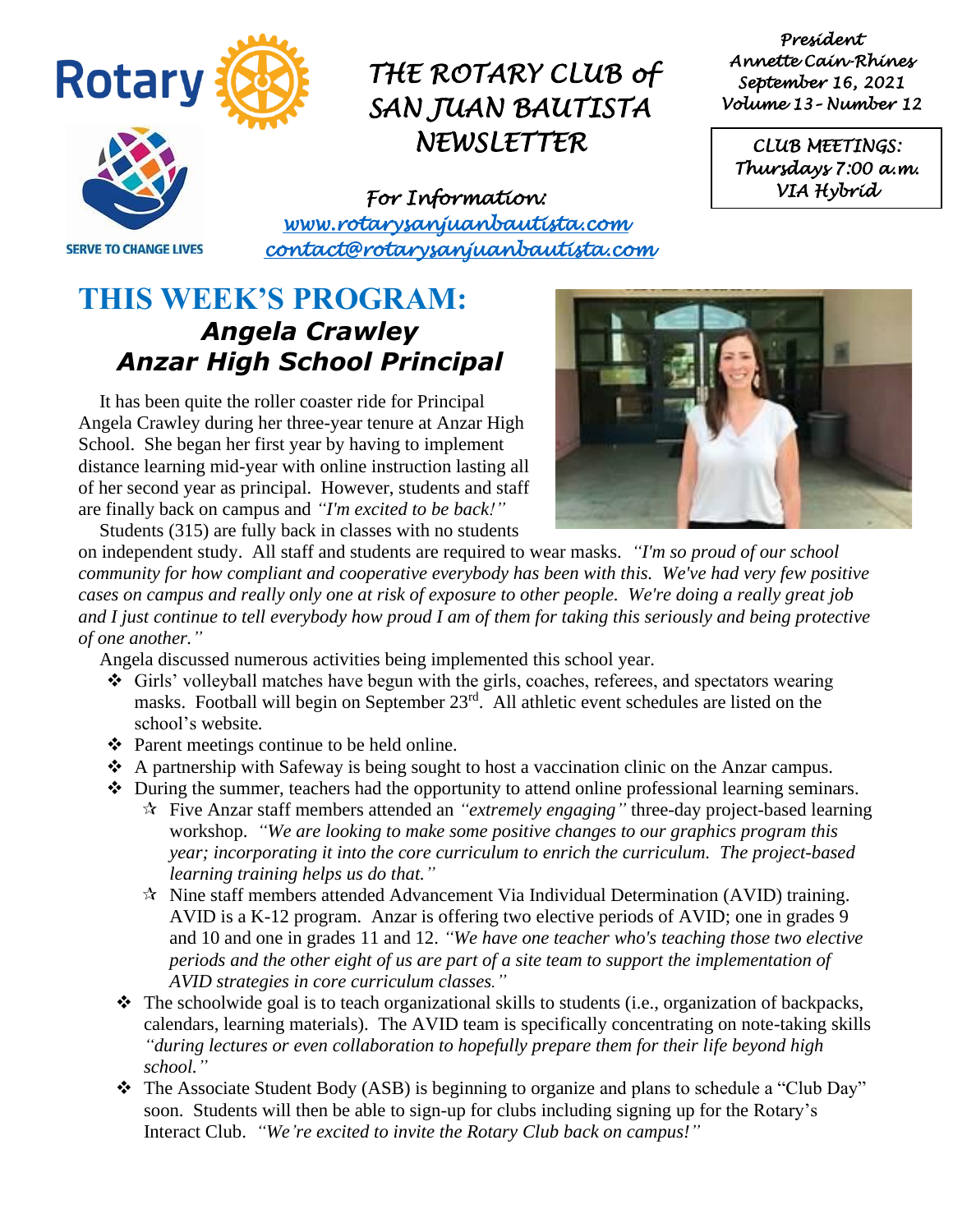

**SERVE TO CHANGE LIVES** 

### *THE ROTARY CLUB of SAN JUAN BAUTISTA NEWSLETTER*

*For Information: [www.rotarysanjuanbautista.com](http://www.rotarysanjuanbautista.com/)  contact@rotarysanjuanbautista.com* 

*President Annette Cain-Rhines September 16, 2021 Volume 13– Number 12* 

*CLUB MEETINGS: Thursdays 7:00 a.m. VIA Hybrid* 

# **OUR HYBRID MEETING**  *HAPPY ROTARIANS on September 16, 2021 23 MEMBERS PRESENT!!!*

**In Person: Andrew, Annette, Art, César, Donna, John, Larry, Luis, Michael, Paul, Phil, Rosa Loayza, Vicki, and Wayne On Zoom: Blanca, Bob, Don Boys, Don Reynolds, Jackie, Jorge, Michele, Rosa Vivian, and Tom**

### **THIS WEEK'S MEETING: Inspirational Quote:**



 **Dr. Erika Ceballos Rosa Fernandez Stefany Mendez Rosa Fernandez** 

 **VISITORS HOST ROTARIAN Dr. Gómez Rosa Fernandez**





 *HAPPY BIRTHDAY DONNA HOLMANS – September 13th* 

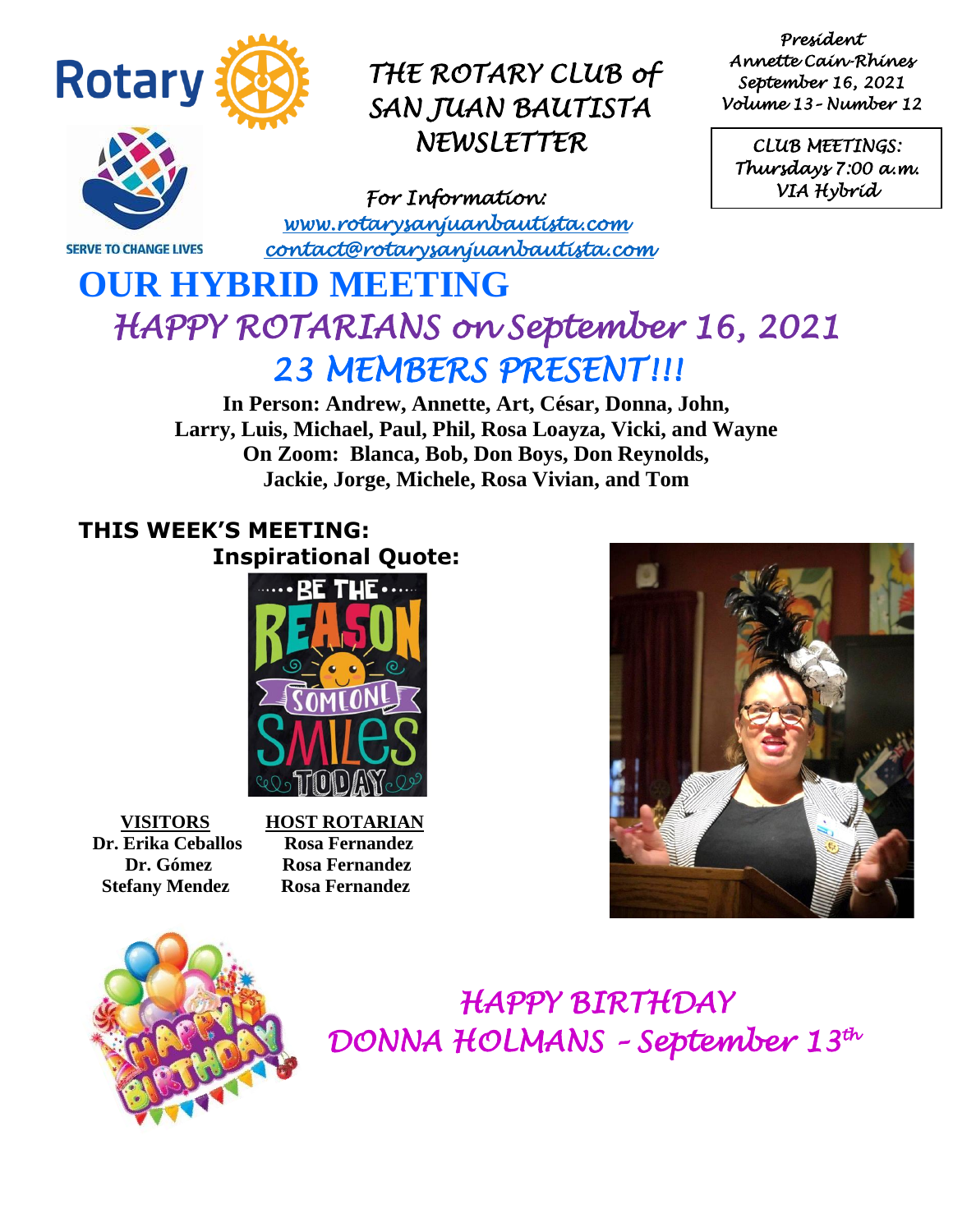

## *THE ROTARY CLUB of SAN JUAN BAUTISTA NEWSLETTER*

*President Annette Cain-Rhines September 16, 2021 Volume 13– Number 12* 

*CLUB MEETINGS: Thursdays 7:00 a.m. VIA Hybrid* 

*For Information: [www.rotarysanjuanbautista.com](http://www.rotarysanjuanbautista.com/)  contact@rotarysanjuanbautista.com* 

### **SERVE TO CHANGE LIVES**

**Announcements:**

*Meeting Attendance & Recording of Meetings: Members & invited friends will be allowed to attend Club meetings only. The meetings may only be recorded with permission from the Membership.*

#### **Rotary Club Events & Information:**

- ❖ **Club Board Meeting:** Today following general meeting
- ❖ **Saints: Sponsoring a Saint? Payments are due.**
- ❖ **Ghost Walk:** If you have volunteered to be a docent or guide, please look forward to an email from Phil asking if you need a costume and/or make-up done.
- ❖ **Printer Donation:** Don Boys will be donating high-end printers to the Aromas-San Juan Unified School District.

#### **Rotary 5170 Events & Information:**

❖ **Avenues of Service Workshops (Hybrid): Register Now!** Sign-up circulated

#### **San Benito County Events & Information:**

❖ **San Juan Bautista 3rd on 3rd:** This Sat.; Shops open late; music, food & drink

### Shop – Eat – Discover





- ❖ **San Benito Fair:**
	- **Pre-Fair Dinner:**
	- Fair: Shelton Insurance is the main sponsor this year! Oct. 1<sup>st</sup>-3<sup>rd</sup>
- ❖ **Annual Hollister Street Festival:** Sat., Sept. 25th
- ❖ **Movie Channel:** Luis Valdez has been chosen as a narrator for 3 different movies. Phil will have more information next week.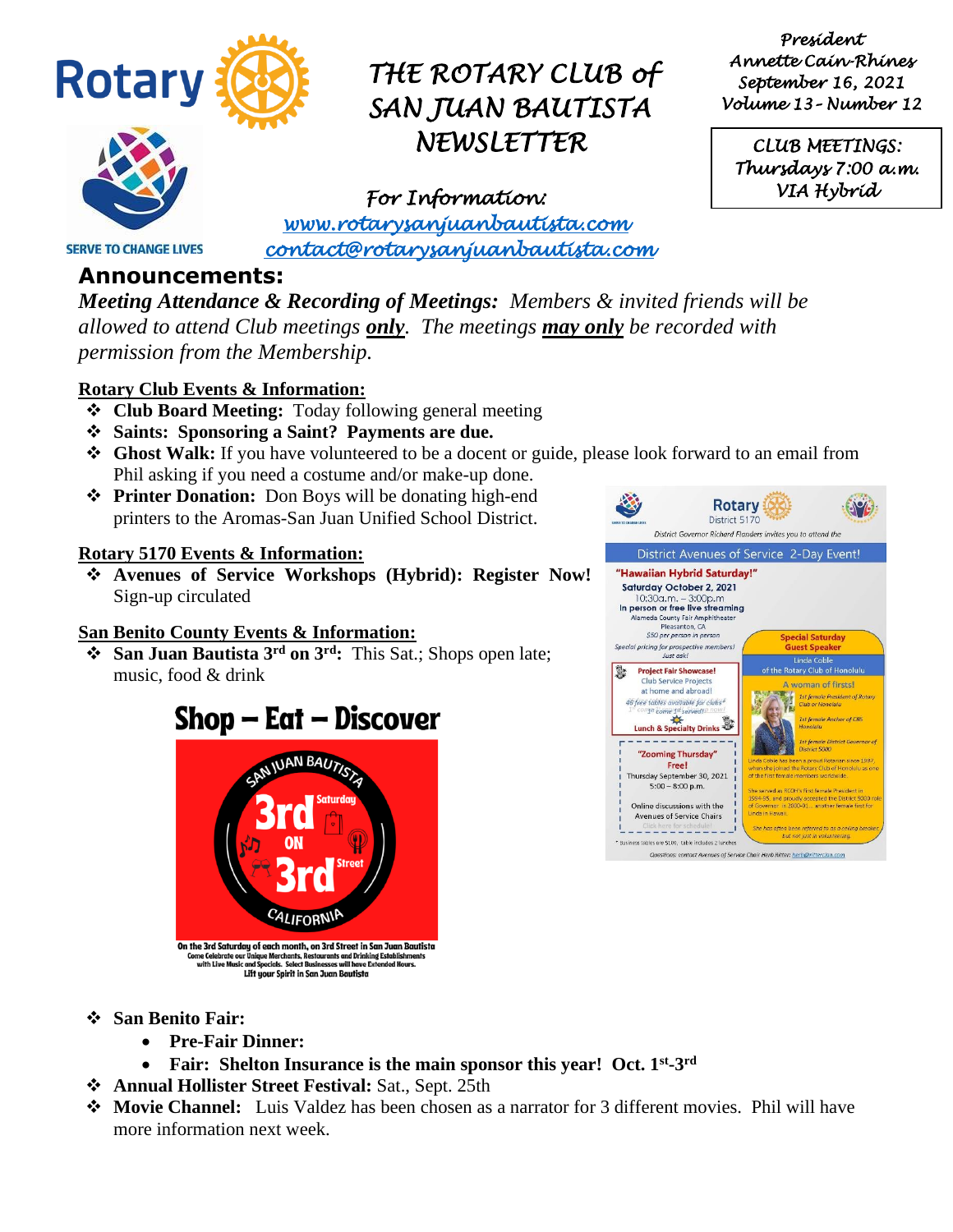

**SERVE TO CHANGE LIVES** 

## *THE ROTARY CLUB of SAN JUAN BAUTISTA NEWSLETTER*

*For Information: [www.rotarysanjuanbautista.com](http://www.rotarysanjuanbautista.com/)  contact@rotarysanjuanbautista.com* 

*President Annette Cain-Rhines September 16, 2021 Volume 13– Number 12* 

*CLUB MEETINGS: Thursdays 7:00 a.m. VIA Hybrid* 

END POLIO NOW! 2021-2022 Goal = \$2,000.00 Donated Today = 0 \$1,898.00 TO GO! PLEASE DONATEI

#### **WHAT'S HAPPENING MARK YOUR CALENDAR**

- **❖** September 23<sup>rd</sup>:<br>❖ September 23<sup>rd</sup>: **Program: General Assembly; Ghost-Walk** 
	-
- **❖** September 23<sup>rd</sup>: Fundraising Committee Meeting; Following General Meeting<br>❖ September 30<sup>th</sup>: Program: Michelle Croucher, ASJUSD Special Ed Director: **Program: Michelle Croucher, ASJUSD Special Ed Director: On Zoom Only**
- **∴ October 2<sup>nd</sup>: District 5170 Avenues of Service Workshops (Hybrid)<br>
<b>∴ October 7<sup>th</sup>: Program: Heather Howell & Elizabeth Cord: Aromas**
- ❖ **October 7th: Program: Heather Howell & Elizabeth Cord; Aromas & San Juan**
- **School Principals**
- ❖ **October 14th: Program: TBD**
- ❖ **October 21st: Program: General Assembly**
- ❖ **October 21st: Club Board Meeting; Following General Meeting**
- ❖ **October 28th: Program: District 5170 Governor Richard Flanders**
- ❖ **October 29th, 30th, 31st: Ghost Walk**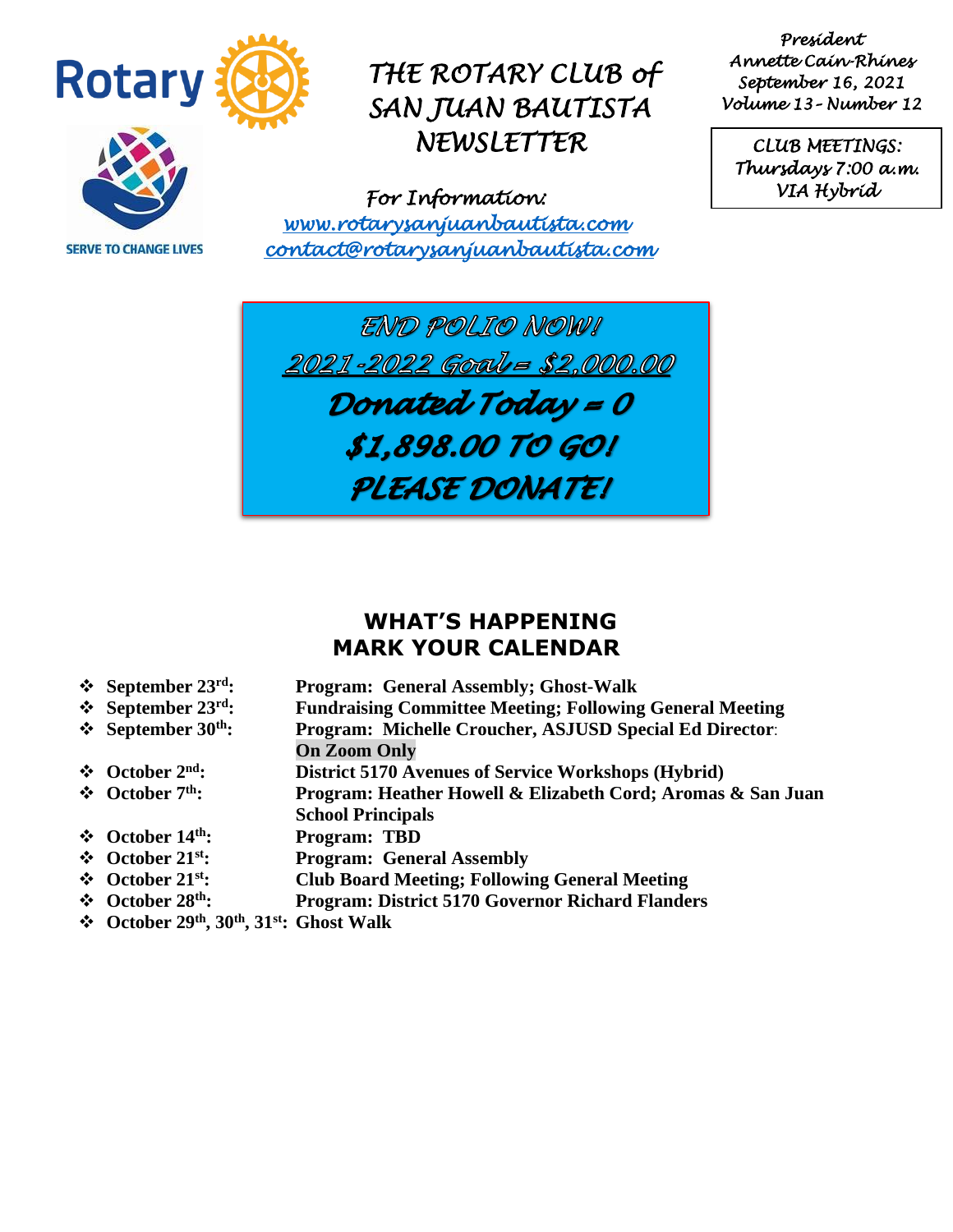

**SERVE TO CHANGE LIVES** 

### *THE ROTARY CLUB of SAN JUAN BAUTISTA NEWSLETTER*

*For Information: [www.rotarysanjuanbautista.com](http://www.rotarysanjuanbautista.com/)  contact@rotarysanjuanbautista.com* 

*President Annette Cain-Rhines September 16, 2021 Volume 13– Number 12* 

*CLUB MEETINGS: Thursdays 7:00 a.m. VIA Hybrid* 



| <b>MONTH</b>    | <b>SALUTE</b>   | <b>OUOTE</b>    | <b>PROGRAMS</b> | <b>HOSPITALITY</b>          |
|-----------------|-----------------|-----------------|-----------------|-----------------------------|
| <b>October</b>  | <b>Jessie</b>   | <b>Jessie</b>   | César           | Annette, Jessie, John       |
| <b>November</b> | Wayne           | <b>Jackie</b>   | <b>Phil</b>     | <b>Annette, Jessie, Art</b> |
| <b>December</b> | Wayne           |                 | <b>Don Boys</b> | Annette, Jessie,            |
| <b>January</b>  | Art             | <b>Don Boys</b> |                 | Annette, Jessie,            |
| <b>February</b> | Vicki           | Luis            | César           | Annette, Jessie, Vicki      |
| <b>March</b>    |                 |                 | <b>Phil</b>     | Annette, Jessie,            |
| April           | Vicki           | Luis            | <b>Don Boys</b> | Annette, Jessie,            |
| <b>May</b>      | <b>Don Boys</b> | Art             |                 | <b>Annette, Jessie, Bob</b> |
| June            | <b>Michael</b>  | <b>Michael</b>  | César           | <b>Annette, Jessie, Bob</b> |